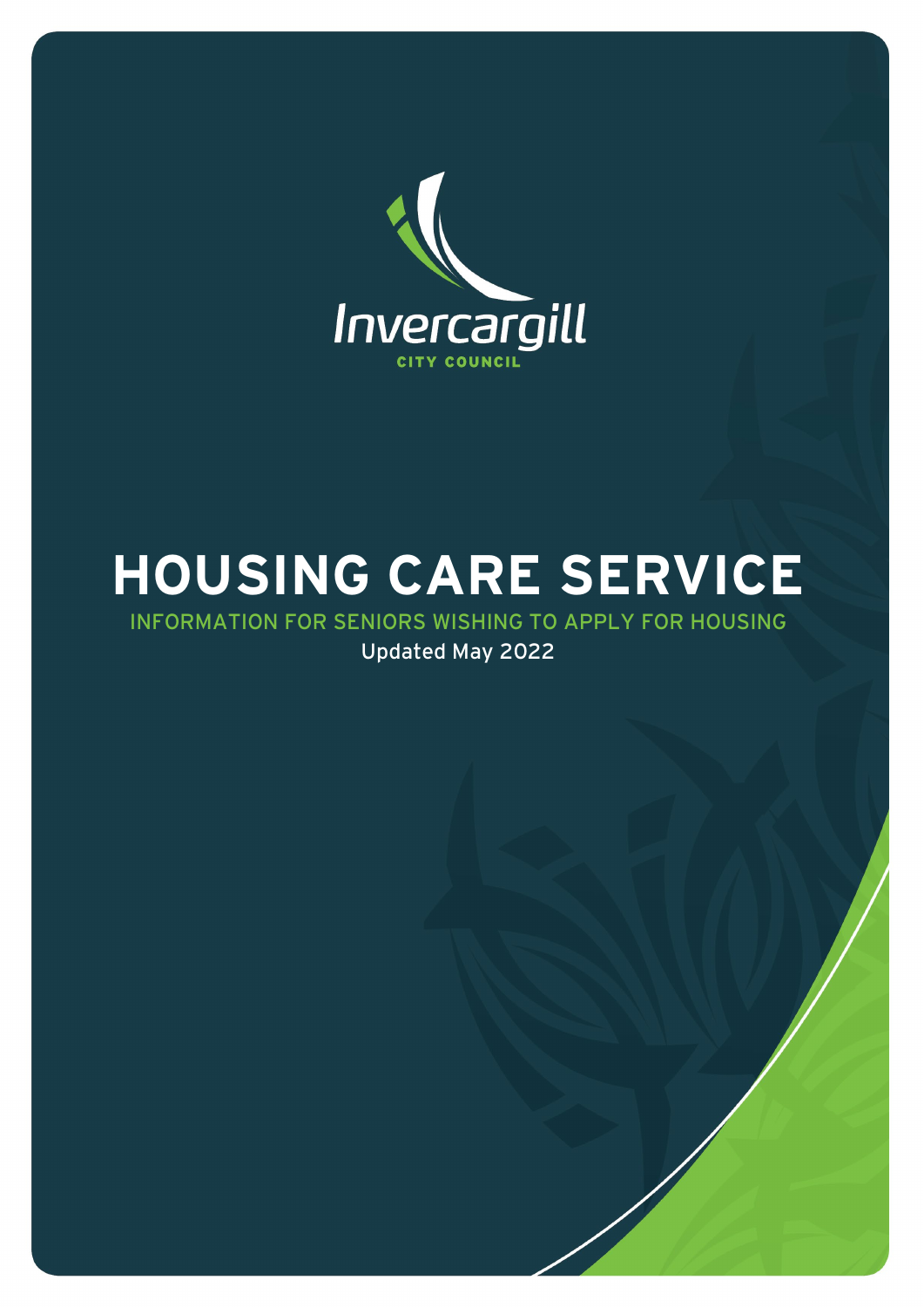May 2022

A1114734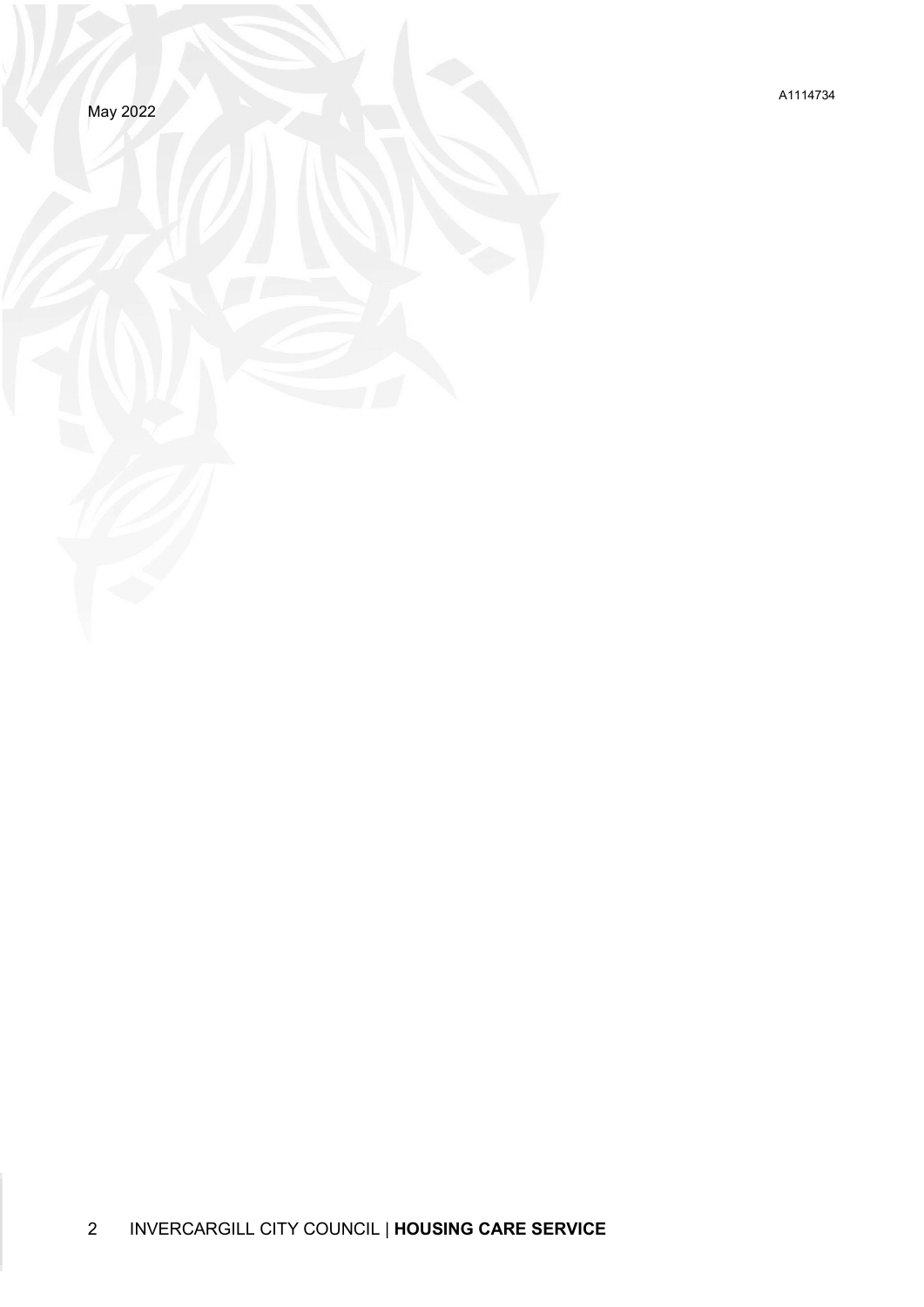# Contents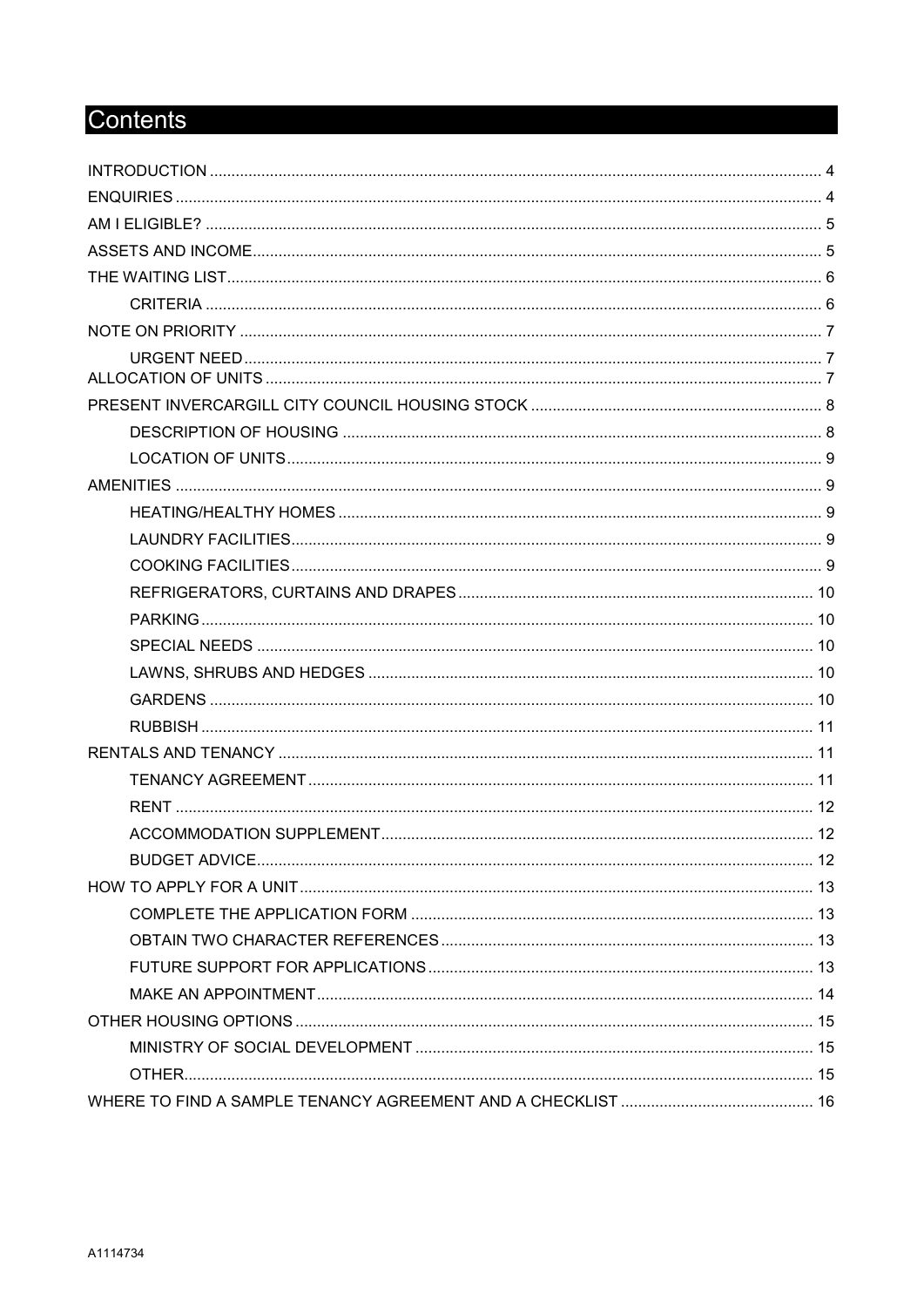# <span id="page-3-0"></span>**INTRODUCTION**

This kit is for Senior Citizens' who maybe eligible, and who are thinking about renting a unit from the Invercargill City Council. It tells them what the Council can offer and gives information about eligibility, waiting lists, rents and making applications.

If you have any questions please don't hesitate to ask.

# <span id="page-3-1"></span>**ENQUIRIES**

The Housing Care Administration/Support Officer is situated at the:

Invercargill City Council 101 Esk Street INVERCARGILL 9840

The telephone number for enquiries is (03) 211 1777.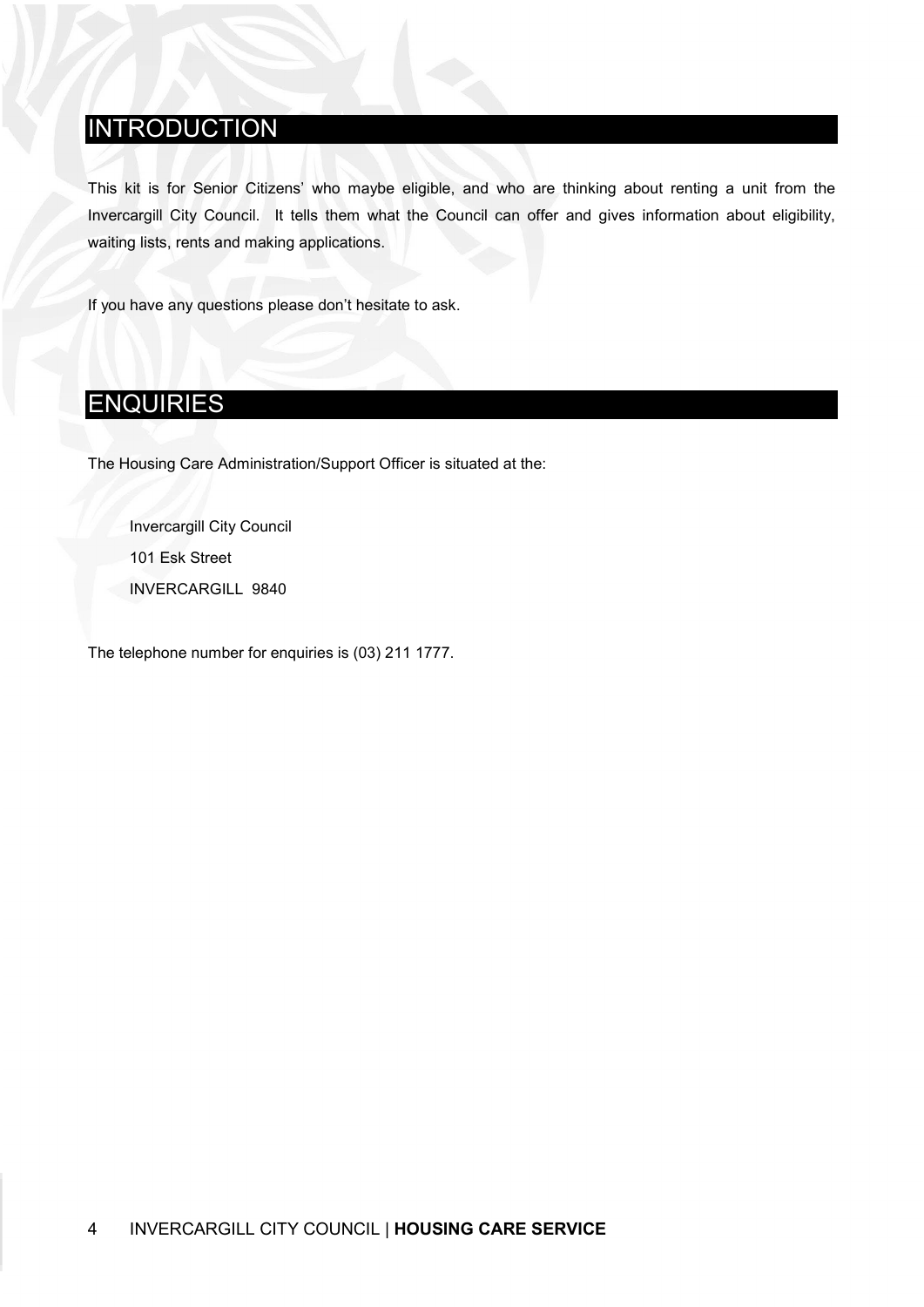## <span id="page-4-0"></span>AM I ELIGIBLE?

- $\triangleright$  You must be a New Zealand Citizen or be permitted to reside in New Zealand permanently.
- $\triangleright$  You will be asked to provide Residency or Citizenship papers, if you were born overseas.
- Furthermore, **the Invercargill City Council must be satisfied that you will be a good tenant and able to live co-operatively with others on the site.**

Because resources are limited, the housing must be targeted to those who most need it. On approval, applicants are placed according to their circumstances, into the Primary or Secondary priority group*.* The higher your priority, the more likely you are to be housed sooner.

## <span id="page-4-1"></span>ASSETS AND INCOME

Your assets and income will affect the priority your application receives. There is a primary and secondary asset limit. The limits are set by the Council and are adjusted from time to time.

Currently, the primary asset limits are \$23,000 for a single applicant and \$26,500 for a couple. The secondary asset limit is \$50,000 for all applicants.

Assets include investments, prepaid funeral account, money in trusts, savings, real estate and any items of significant value. However, they do not include furniture and personal effects or usually your car.

If you personally own or have a financial interest in any houses, units or cribs, you would be required to declare it to Council and expected proceeds of any sale being included in the assessment of your priority on the waiting list.

Depending on the value of your financial interest in any property, you would be required to sell the property prior to the commencement of any tenancy with Council.

You should not divest yourself of assets in order to increase your priority. If you do, your application will be assessed as if you retained the assets, and you may find that you are allocated a lower priority. Furthermore, you will no longer have the asset to call on should you need to find alternative accommodation or pay market rent.

The following income limits and asset limits are baseline criteria across the priority groups for eligibility: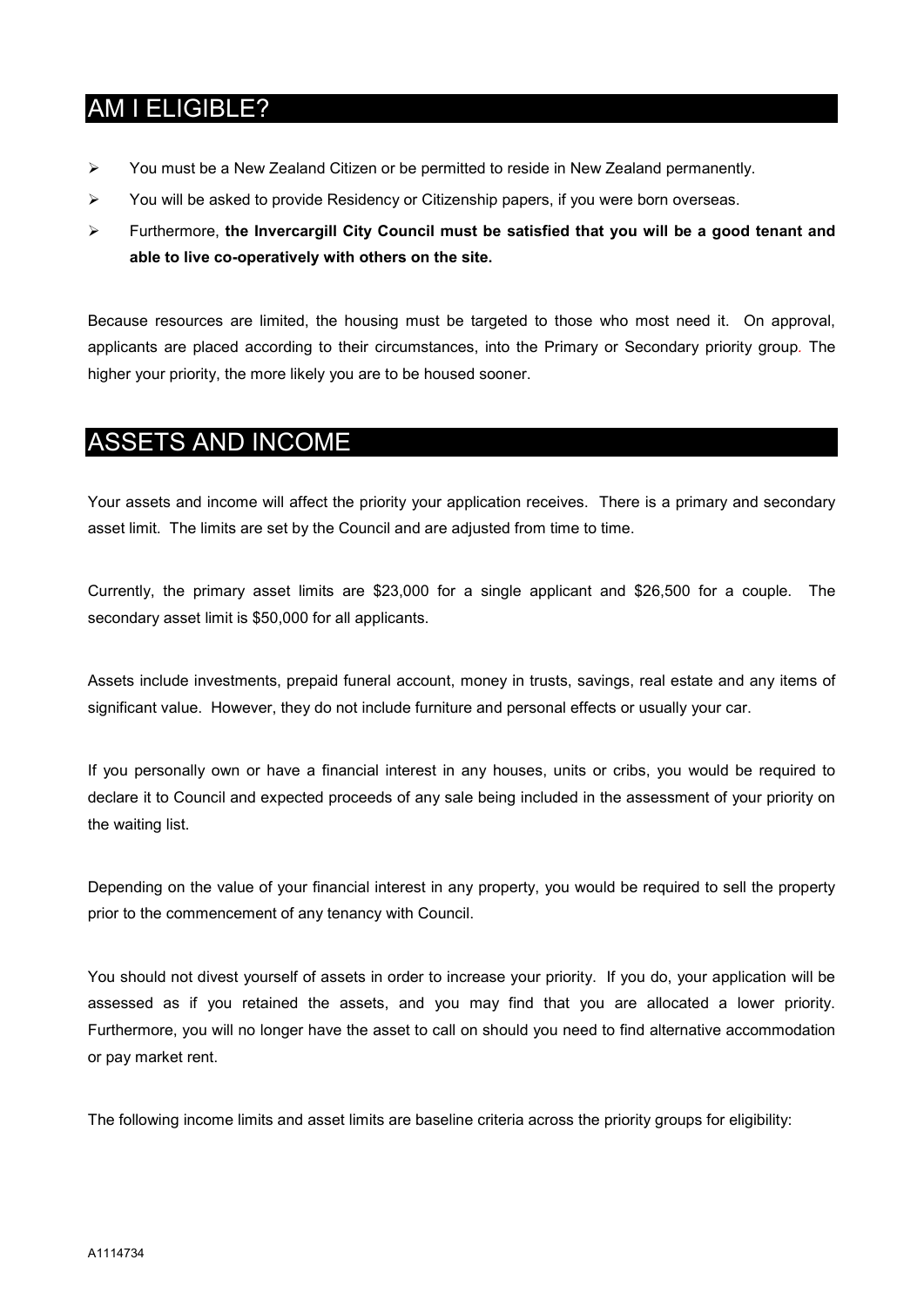|                                                             | <b>Single Person</b> | Couple       |  |
|-------------------------------------------------------------|----------------------|--------------|--|
| Income Limit                                                | GRI plus 30%         | GRI plus 30% |  |
| <b>Primary Asset Limit</b>                                  | \$23,000             | \$26,500     |  |
| Secondary Asset Limit                                       | \$50,000             | \$50,000     |  |
| (GRI is equivalent to current gross NZ Superannuation rate) |                      |              |  |

<span id="page-5-0"></span>**THE WAITING LIST** 

If your application is successful, your name will be placed on our waiting list. **Unfortunately, it is impossible to say how long you will have to wait before we can offer you a suitable unit.** Your application will be prioritised according to the following guidelines:

## <span id="page-5-1"></span>CRITERIA

#### **Primary** *Eligibility*

In order to be given this priority the applicant must:

- $\triangleright$  Be 60 years or more; and
- $\triangleright$  Have an on going housing need and be on a permanent benefit and /or have special needs/health issues and their income is within the income limit:
- Their assets are within the primary asset limit of *\$23,000* or secondary asset limit of \$50,000 (which doesn't include furniture and personal effects or usually a car).
- $\triangleright$  May be at risk in their current accommodation.

#### **Secondary** *Eligibility*

In order to be given this priority the applicant must:

- $\triangleright$  Be 55 years or more;
- $\triangleright$  Have an on going housing need and be on a permanent benefit and /or have special needs/health issues and their income is within the income limit:
- Their assets are within the primary asset limit of \$23,000 or secondary asset limit of \$50,000 (which doesn't include furniture and personal effects or usually a car).

These applications will be considered for eligibility depending on individual circumstances.

All of the above applications will be subject to additional assessment relating to compatibility with existing Housing Care residents/neighbours in terms of safety, privacy and suitability of the accommodation offered by the Housing Care Service.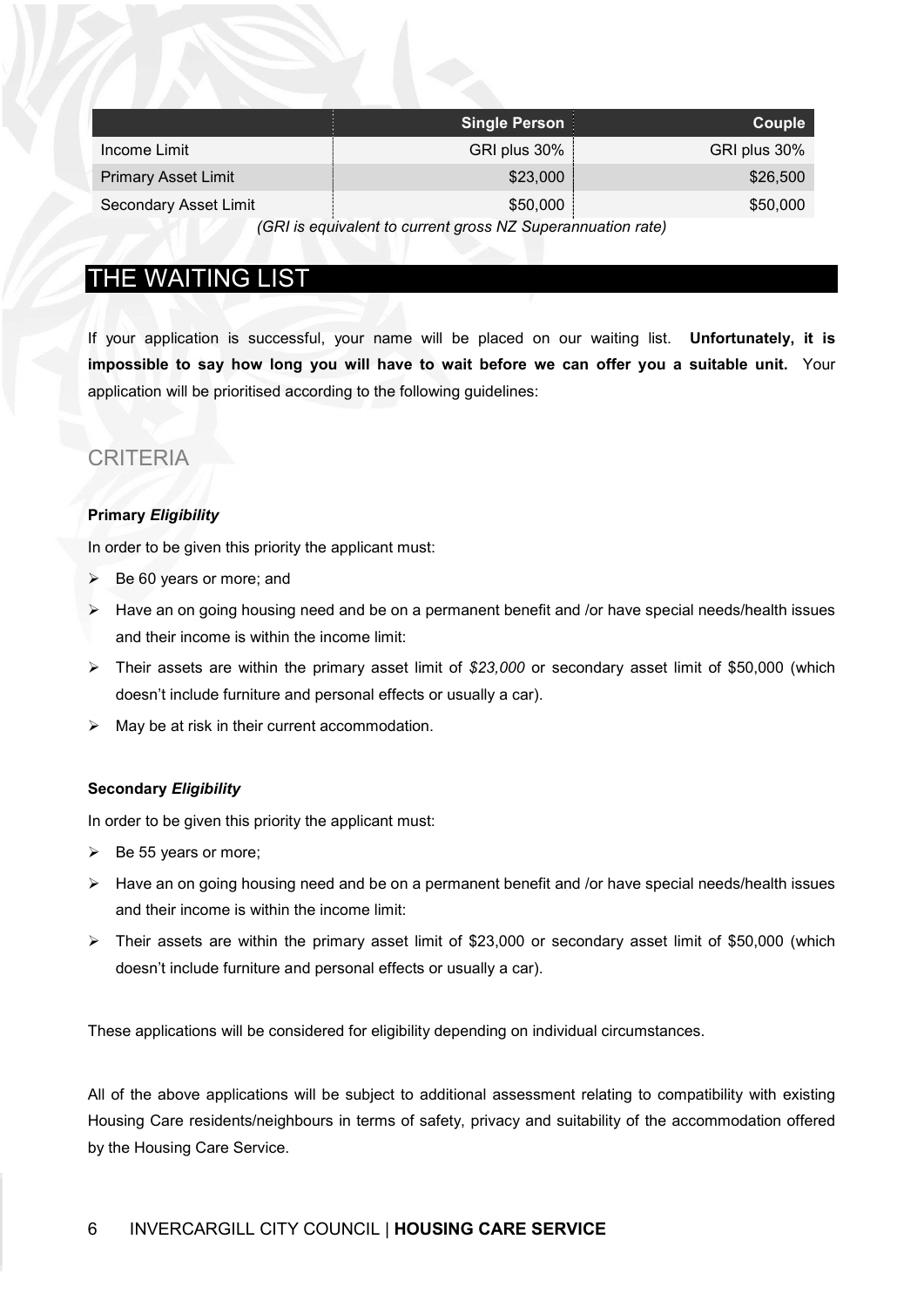# <span id="page-6-0"></span>NOTE ON PRIORITY

Where possible those applicants who have been on the waiting list the longest will be allocated a unit first. The only exception is:

## <span id="page-6-1"></span>URGENT NEED

Where an applicant has an urgent housing need or is at risk in their current housing, Council's Housing Staff may treat the application with urgency and give preference where the applicant is willing to accept accommodation in any unit.

## <span id="page-6-2"></span>ALLOCATION OF UNITS

When a unit is vacated it will be offered to the next applicant on the list for whom it would be suitable. **The applicant usually has two days to decide whether to accept.** However, an extension may be given in certain circumstances.

If you refuse a unit, Council reserves the right to give your application a lower priority. However, please tell us why the unit is unsuitable so that we can make a more suitable choice the next time.

The Council is reluctant to allow shifts between units unless this will significantly improve the well-being of the tenant applying for the shift. You should therefore consider carefully before accepting a unit.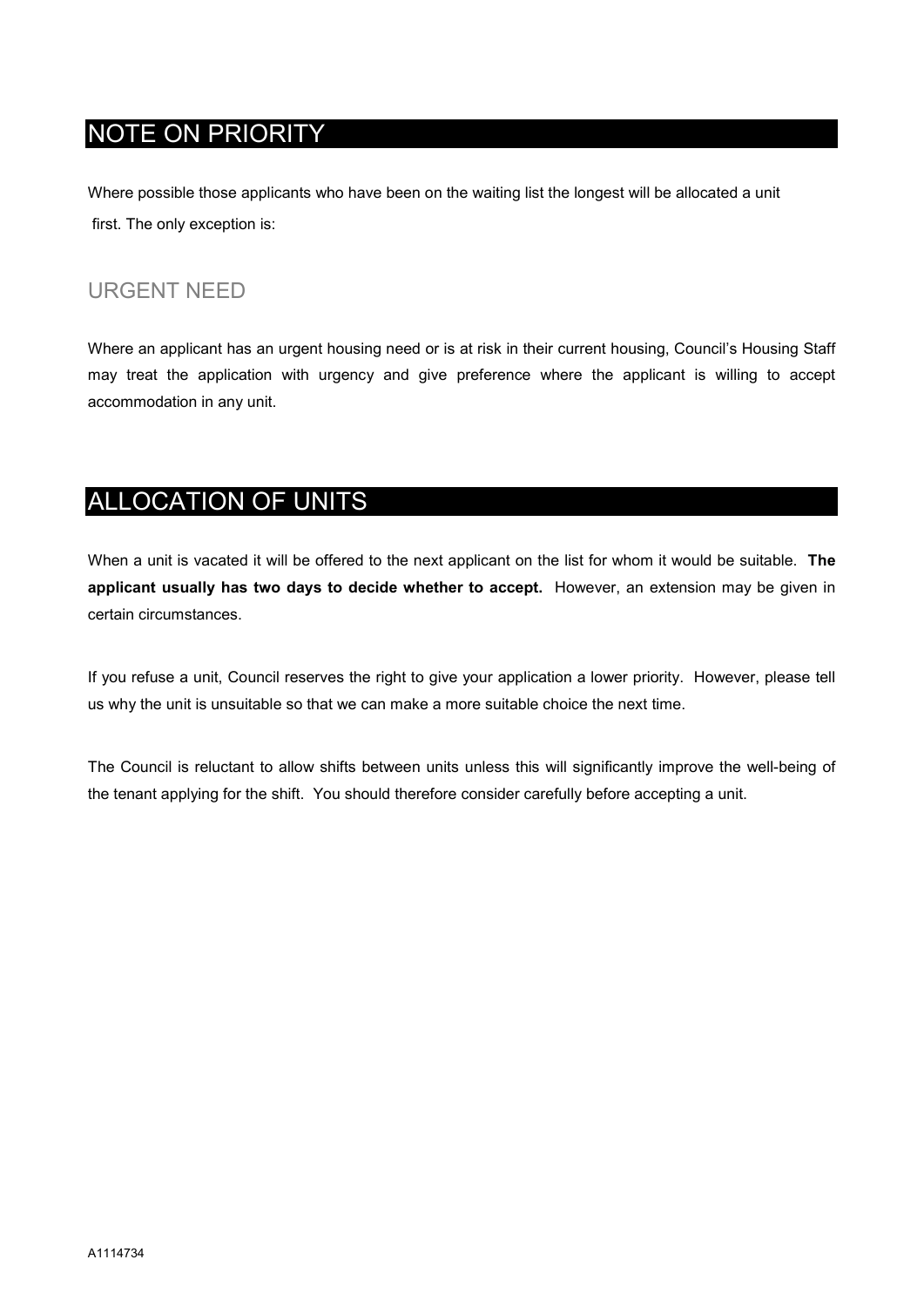# <span id="page-7-0"></span>PRESENT INVERCARGILL CITY COUNCIL HOUSING STOCK

## <span id="page-7-1"></span>DESCRIPTION OF HOUSING

The Invercargill City Council currently has 216 housing units, 166 of these are one bedroom and 17 are in Bluff.

| Number of Bedrooms      | <b>Number of Units</b> |
|-------------------------|------------------------|
| 0 Bedrooms/Studio Units | 50                     |
| 1 Bedroom               | 166                    |
| Total                   | 216                    |

Examples of 1 bedroom units.

<span id="page-7-2"></span>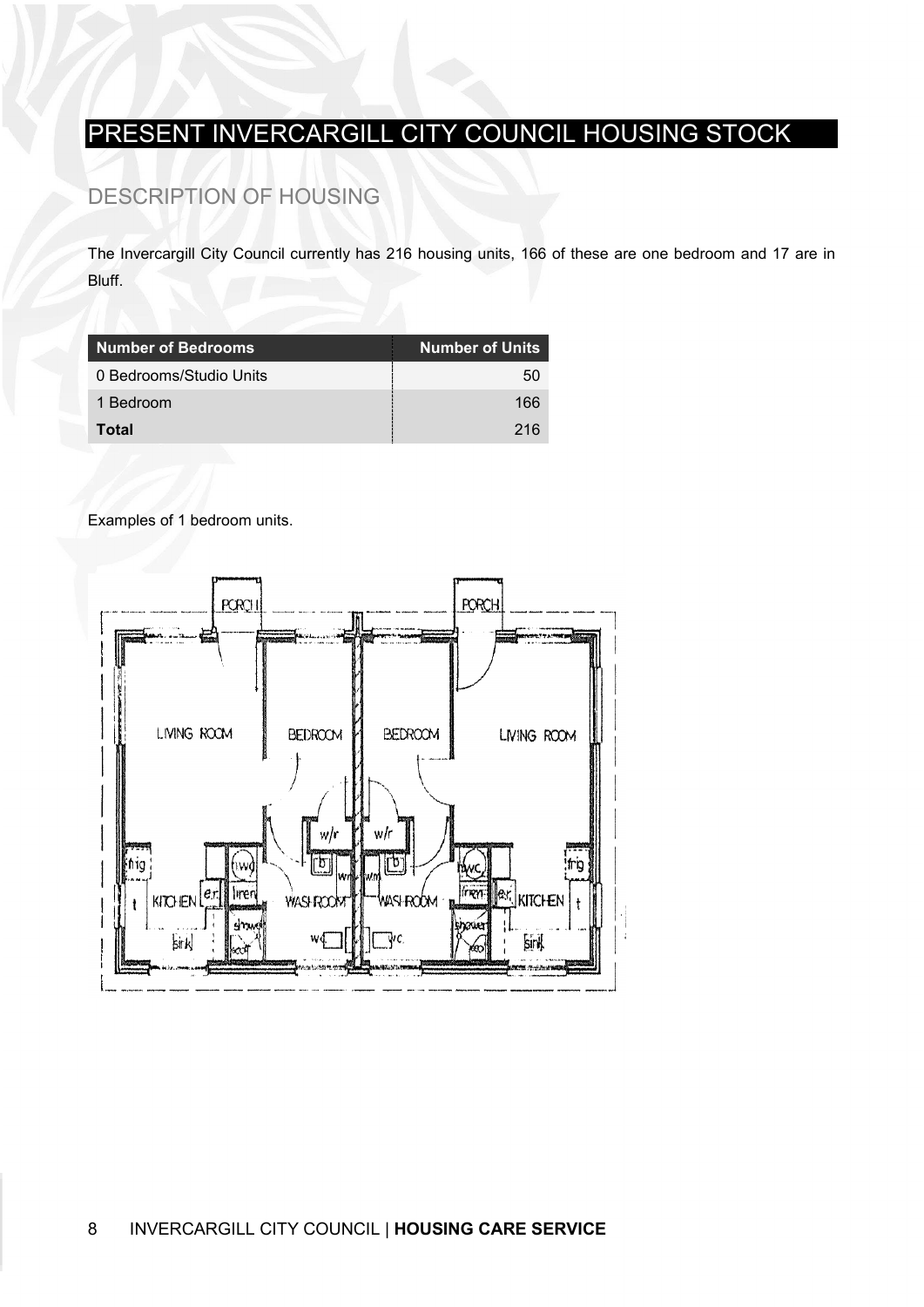## LOCATION OF UNITS

The Council units are located as follows:

| <b>Number of Units</b> | <b>Complex Name</b>        | <b>Address</b>             |
|------------------------|----------------------------|----------------------------|
| 10                     | <b>Willow Park</b>         | 64 Adamson Crescent        |
| 14                     | <b>Clarendon Court</b>     | 60 Stirrat Street          |
| $\overline{7}$         | <b>Kelly Court</b>         | 210 Crinan Street          |
| $\overline{7}$         | Niven Place                | 102 Earn Street            |
| 42                     | Elston Lea Village         | 50 Murphy Street           |
| $\overline{7}$         | Strathpine                 | 246 Ettrick Street         |
| 16                     | <b>Nevill Place</b>        | 26 Selwyn Street           |
| 8                      | Aurora Place               | 15 - 29 Janet Street       |
| 12                     | Cairnsmore                 | 160 Leet Street            |
| $6\phantom{1}$         | Thorndale                  | 3 Lithgow Street           |
| 8                      | Laurel Court               | 2 Maltby Street            |
| $\overline{4}$         | <b>Miller Street Flats</b> | <b>Miller Street</b>       |
| 22                     | Otarewa Village            | 90 Conon Street            |
| $6\phantom{1}$         | <b>Powell Court</b>        | 295 Pomona Street          |
| 8                      | Aiden Place                | 132 Princes Street         |
| 10                     | Korimako Court             | 12 Waverley Street         |
| 8                      | Pateke Place               | 429 Yarrow Street          |
| $\overline{4}$         | Jim Brass Place            | 154 Elles Road             |
| 5                      | Anzac Court                | 9 Tone Street, Bluff       |
| $6\phantom{1}$         | <b>Kinross Flats</b>       | 30 Henderson Street, Bluff |
| 6                      | <b>Stirling Flats</b>      | 25 Gregory Street, Bluff   |
| <b>AMENITIES</b>       |                            |                            |

## <span id="page-8-1"></span><span id="page-8-0"></span>HEATING/HEALTHY HOMES

Heat pumps. Council will comply with all Healthy Homes requirements within the required time frames.

## <span id="page-8-2"></span>LAUNDRY FACILITIES

All units are supplied with automatic washing machines. Tenants can use their own automatic washing machines if they wish to, in units which have the appropriate tap fixtures.

### <span id="page-8-3"></span>COOKING FACILITIES

All units have electric ranges or rangettes.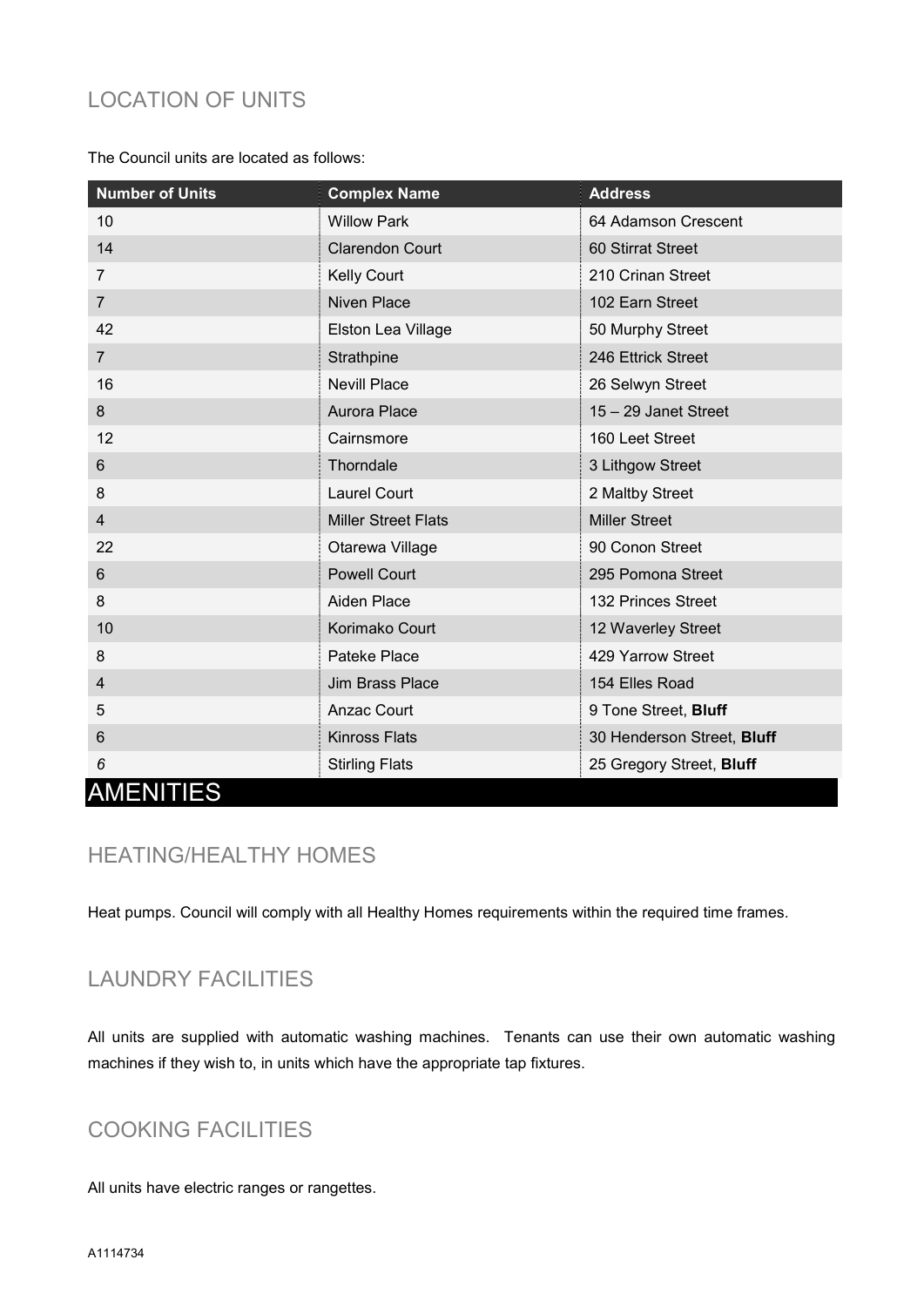# <span id="page-9-0"></span>REFRIGERATORS, CURTAINS AND DRAPES

Tenants supply their own refrigerators, curtains and drapes Curtain rails are in units and remain the property of the Council.

#### <span id="page-9-1"></span>PARKING

All the Housing Care complexes have limited off-street tenant parking.

Car parks are not allocated to particular units or to particular tenants. Car parking is for tenant use. Visitors to tenants may not park within the complex for extended periods of time. Service agencies providing personal care or home help to tenants, Council staff and contractors on Council business, are permitted to use the car parking provided for tenants.



Three of the units at Jim Brass Place have carports.

## <span id="page-9-2"></span>SPECIAL NEEDS

Units can sometimes have minor alterations done to meet individual needs. However, if an alteration is required on the recommendation of a community occupational therapist and is considered by them to be essential, then it may be funded by a grant from the Health Funding Authority at no cost to the tenant.

A common alteration is to fit handrails at entries and in bathrooms.

## <span id="page-9-3"></span>LAWNS, SHRUBS AND HEDGES

Council undertakes all lawn mowing on a regular basis at all complexes. Shrubs and hedges and larger garden plots are maintained by Council contractors**.**

### <span id="page-9-4"></span>GARDENS

Residents are encouraged to be responsible for the small garden beds and borders immediately adjacent to their unit.

#### <span id="page-9-5"></span>RUBBISH

10 INVERCARGILL CITY COUNCIL | **HOUSING CARE SERVICE**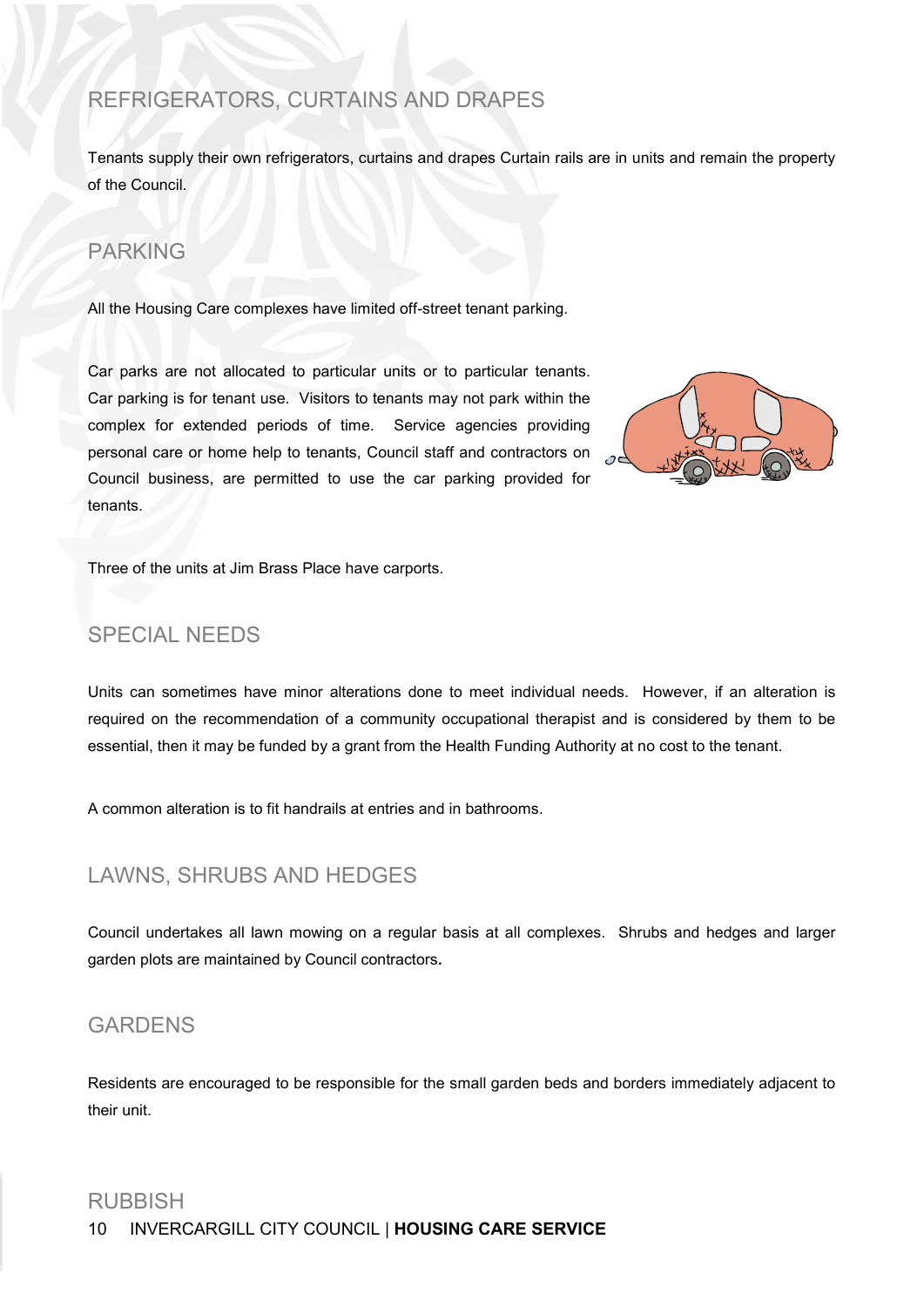A number of wheelie bins are supplied at each complex for household rubbish and recycling. The wheelie bins are not allocated individually but are for the use of all residents. Generally, wheelie bins are shared between neighbouring tenants with sufficient recycle bins to meet the needs of the complex.



Garden rubbish can be disposed of in green waste bins where provided.

Residents may, if they wish, arrange for their own bin and rubbish pickup.

## RENTALS AND TENANCY

## TENANCY AGREEMENT

When you start your tenancy, you must sign a tenancy agreement. Refer to Tenancy services website for a sample.<https://www.tenancy.govt.nz/forms-and-resources/>

Please note that:

1. Only the person or people named in the agreement may permanently live in the unit.

#### 2. **Dogs are not allowed**.

- 3. You may keep a cat, bird or fish. Only one cat may be kept. It must be spayed or neutered.
- 4. Tenants must show a sense of community responsibility and respect each other's privacy.





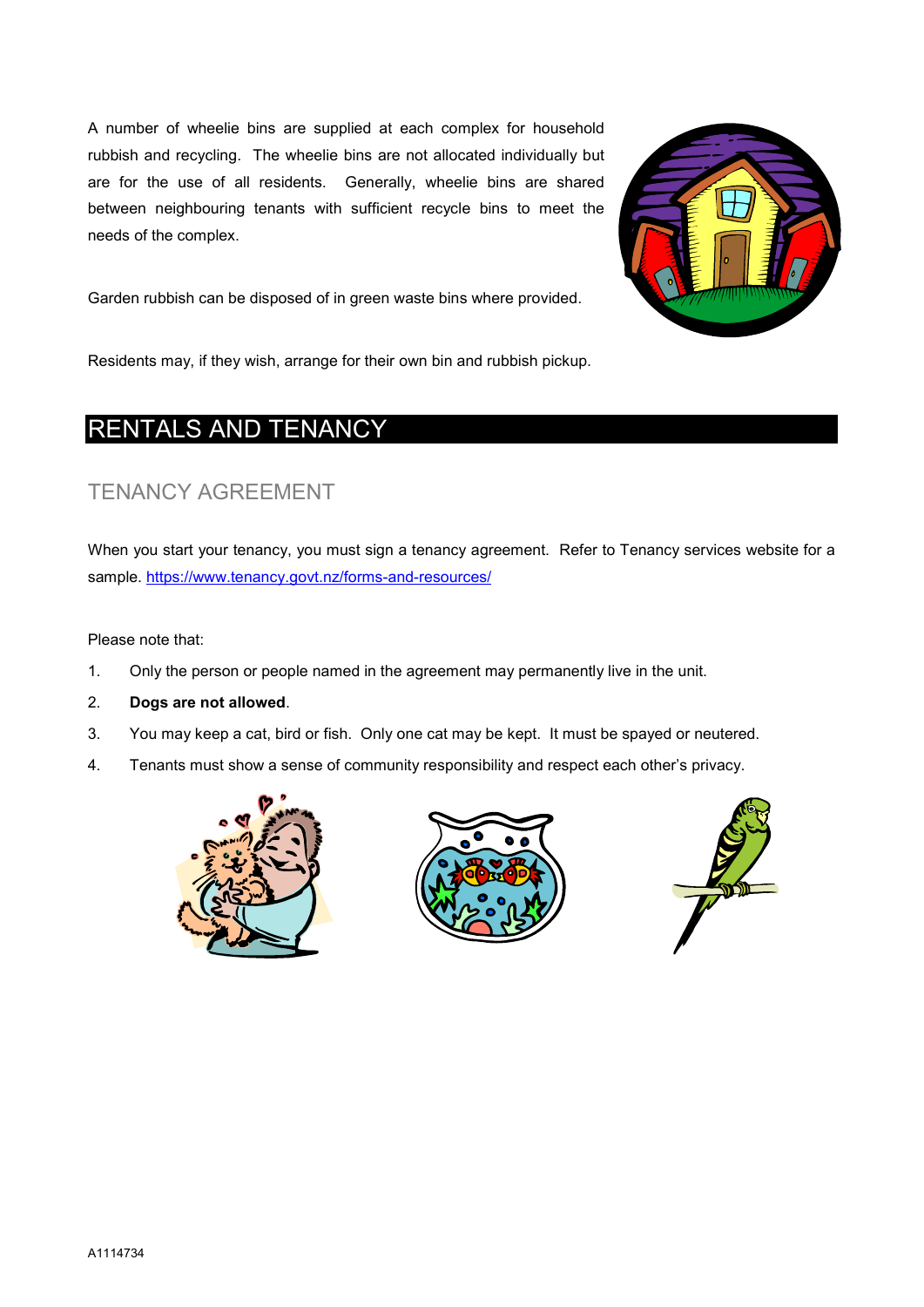#### <span id="page-11-0"></span>RENT

Rent is paid fortnightly, in advance. You will be asked to pay rent up to the next billing cycle when you begin your tenancy, and then (by automatic payment) every fortnight from that time.

Rents are set by Council during the Annual Plan and Long Term Plan process and current rental amounts can be found under the Housing applications area on icc.govt.nz.

If it would be difficult for you to meet these rent payments, the following avenues of assistance are available and may be able to help you.

## <span id="page-11-1"></span>ACCOMMODATION SUPPLEMENT

The accommodation supplement is paid to eligible people by Work and Income. It is income and asset tested. Enquiries should be made to Work and Income, you will find the local offices listed in the blue pages at the front of your phone book.

#### BOND

A minimum of two weeks bond is required which will be held by Tenancy Services.

### <span id="page-11-2"></span>BUDGET ADVICE

A number of organisations have people who are experienced in helping people to plan a budget for a very limited income. The Citizen's Advice Bureau, telephone 218 6648, have information about such services:

Jubilee Budget Advisory Service 23A Forth Street **Invercargill** Phone: 214 0942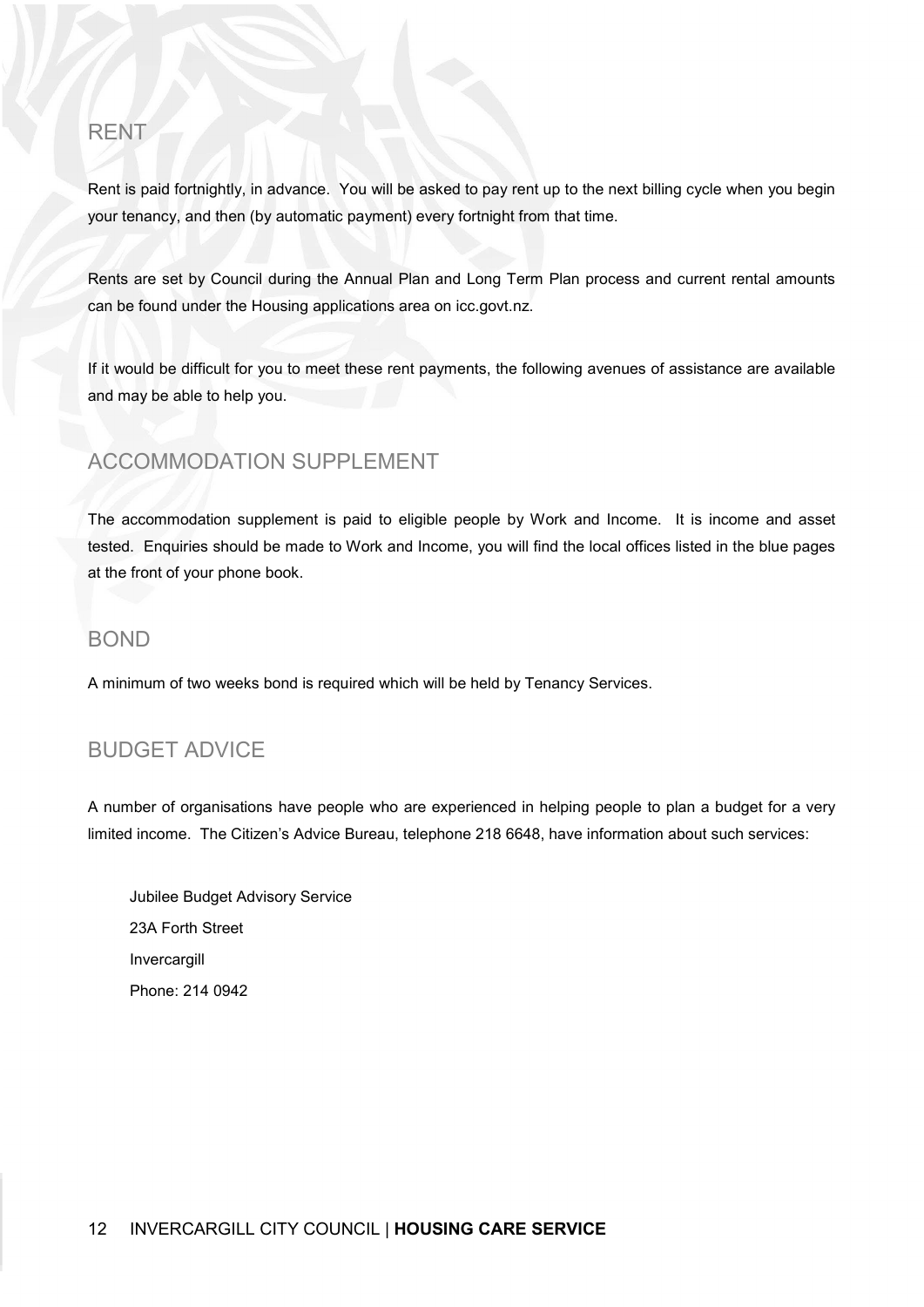## <span id="page-12-0"></span>HOW TO APPLY FOR A UNIT

## <span id="page-12-1"></span>COMPLETE THE APPLICATION FORM

An application form is included with this Information Booklet. If you need assistance in completing it, the Housing Care Administration Support Officer at Council will be happy to help. The Housing Care Administration Support Officer will be able to witness your Statutory Declaration at your interview, so don't fill in this part of the application unless you are unable to attend the interview.

## OBTAIN TWO CHARACTER REFERENCES

The referees must:

- $\triangleright$  Have known you for at least 12 months; and
- $\triangleright$  Be unrelated to you.

The letters of reference must be:

- $\triangleright$  Accompanied by the referees' names, addresses and contact telephone numbers; and
- $\triangleright$  Not more than 12 months old.
- Alternatively references can be contacted for a verbal reference.

A personal credit reference is available on line from Veda Advantage, *[www.mycreditfile.co.nz,](http://www.mycreditfile.co.nz/)* which members of the public can access.

A letter from a recent previous landlord, detailing length of tenancy, condition of property at close of tenancy and regularity of rental payments, could be helpful to support your application.

If you will have difficulty providing such references, please advise the Housing Officer.

## <span id="page-12-2"></span>FUTURE SUPPORT FOR APPLICATIONS

The Housing Care Service reserves the right to request any applicant to support their application with written reports from personal health or social services professionals. These requests are limited to those occasions where staff have concerns about a prospective tenant's ability to live successfully in the unique environment of Council units.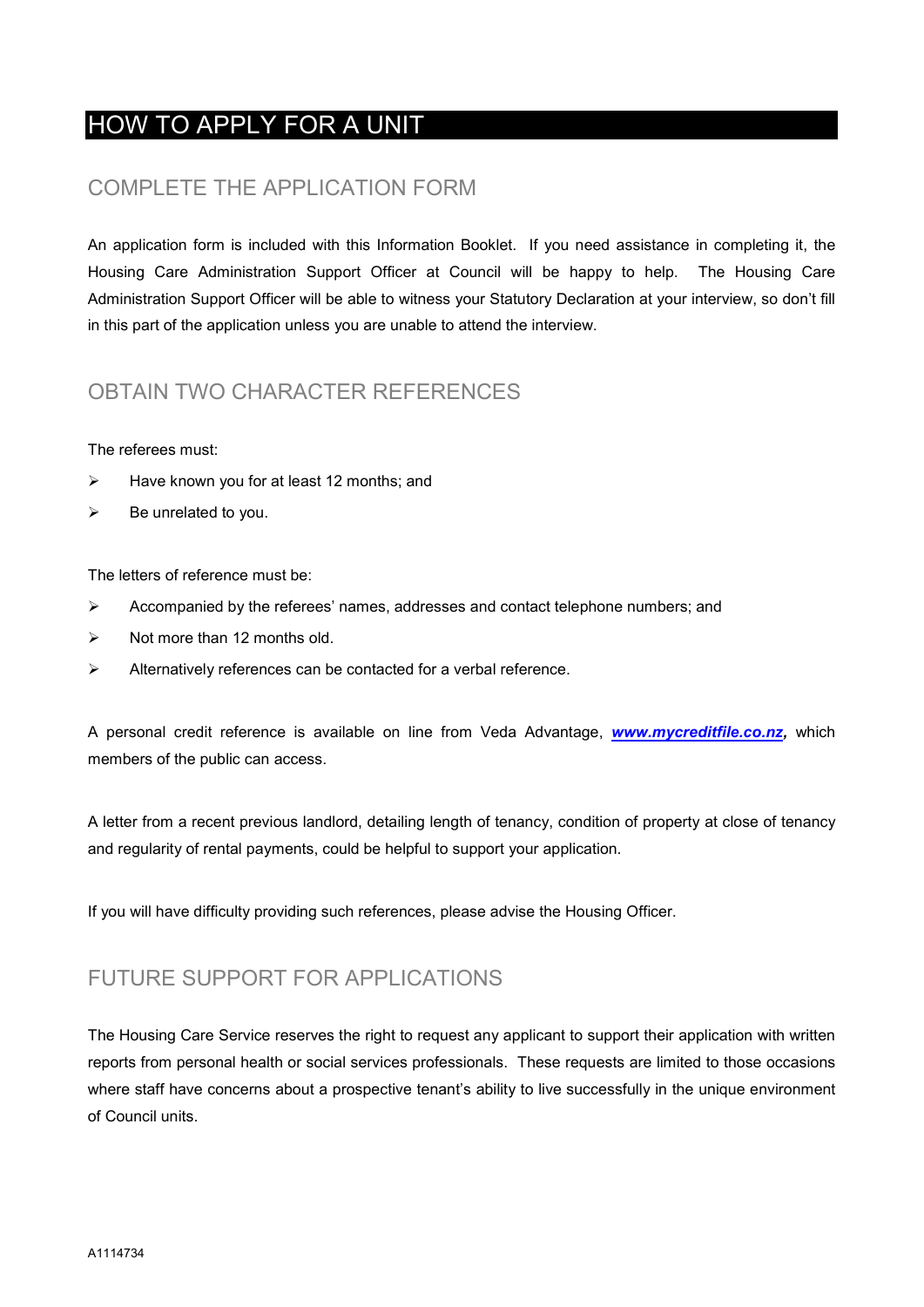## <span id="page-13-0"></span>MAKE AN APPOINTMENT

When you have completed the application form and have the necessary references, make an appointment for an interview with a Housing Care Officer. Please do not call in on the offchance, because there may not be a Housing Care Officer available to see you.



Call on 211 1*777* to make an appointment*.*

#### *INTERVIEW*

The interview is very informal but gives both you and the Housing Care Administration Support Officer a chance to obtain any additional information or documentation and explain anything that is not clear. You can also tell us of any special needs you may have. If, because of illness or disability, you are unable to call at the office, please tell us so that alternative arrangements can be made for a Housing Care Administration Support Officer to visit you.

If you live outside the Southland area, you should post your application so that your name can be placed on the waiting list promptly. You may wish to consider giving the name, address and telephone number of a relative or friend who could take a preliminary look at any unit allocated to you. This may save you travelling to look at units that are clearly not suitable. However, we do not expect you to make a final decision before seeing the unit yourself.

If you are visiting Invercargill later on, it would still be useful to meet us and discuss your application then.

#### *OUTCOME*

We will advise you whether your application has been approved and, if it has been approved, what priority it will receive.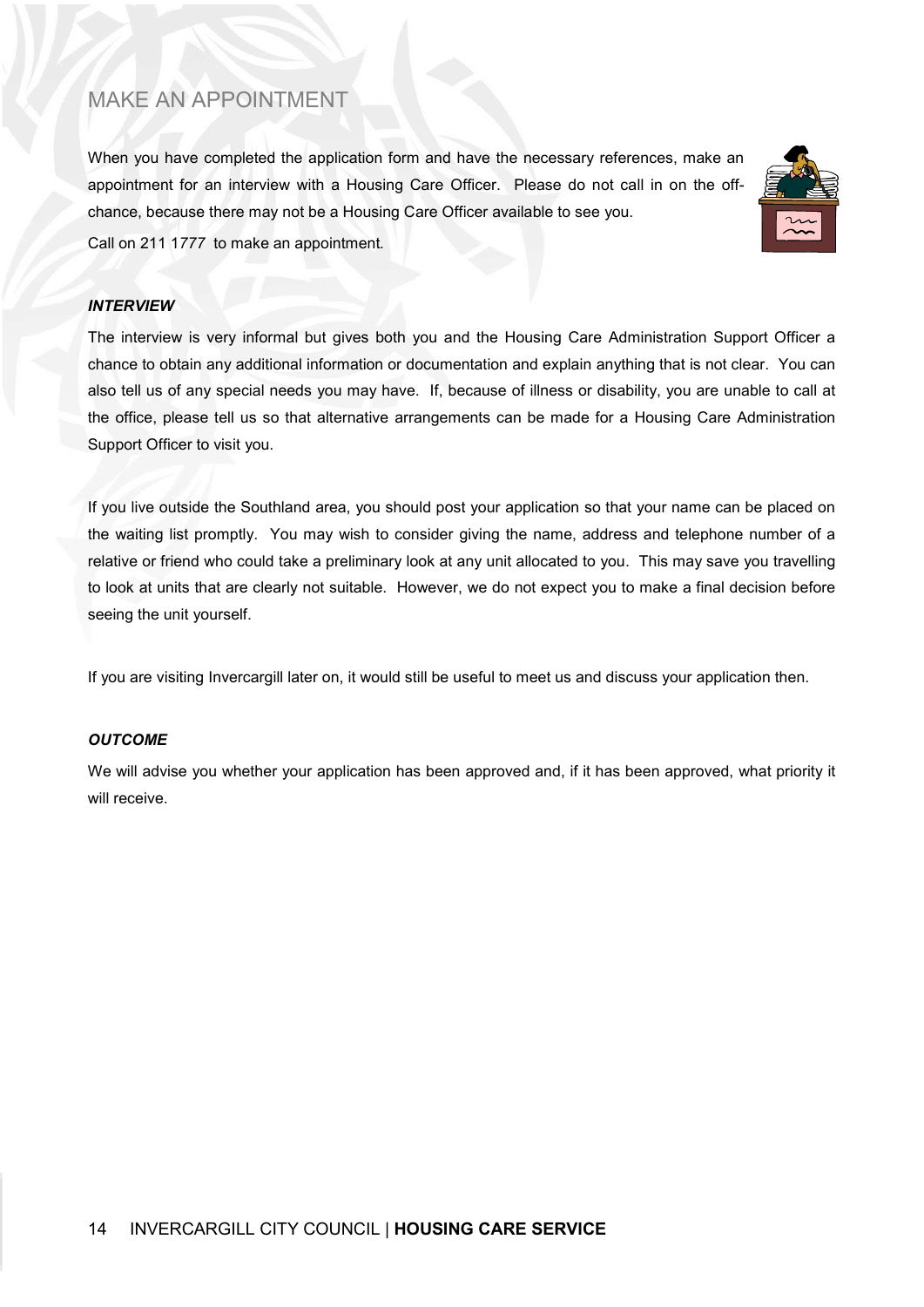## <span id="page-14-0"></span>OTHER HOUSING OPTIONS

If you find that the type of Council Housing discussed so far does not suit your needs, you may wish to consider:

## <span id="page-14-1"></span>MINISTRY OF SOCIAL DEVELOPMENT

The Ministry of Social Development has houses and units for rental.

The Ministry of Social Development website is [www.housing.msd.govt.nz.](http://www.housing.msd.govt.nz/)

OR call Work and Income on 0800 559 009,

OR Senior Services on 0800 552 002,

OR visit 33 Gala Street, Invercargill.

## <span id="page-14-2"></span>**OTHER**

There are many private landlords. Some suggestions for seeking accommodation are:

#### (a) *Newspapers*

Check the "To Let" columns in the Southland Times and Community newspapers. The best days are usually Wednesday and Saturday.

Alternatively, place an ad yourself. Briefly describe the type of place you want to rent and give a contact telephone number.

#### (b) *Community Noticeboards*

Check for advertisements in shop windows or at clubs you attend, or put up your own.

#### (c) *Real Estate Agents*

Many are also letting agencies. They usually charge a fee equal to a week's rent for signing you up for a tenancy.

## SAMPLE TENANCY AGREEMENT

Council uses the current Tenancy Agreement as set under the Residential Tenancies Act. Please go to <https://www.tenancy.govt.nz/forms-and-resources/> for a copy of a Residential tenancy agreement.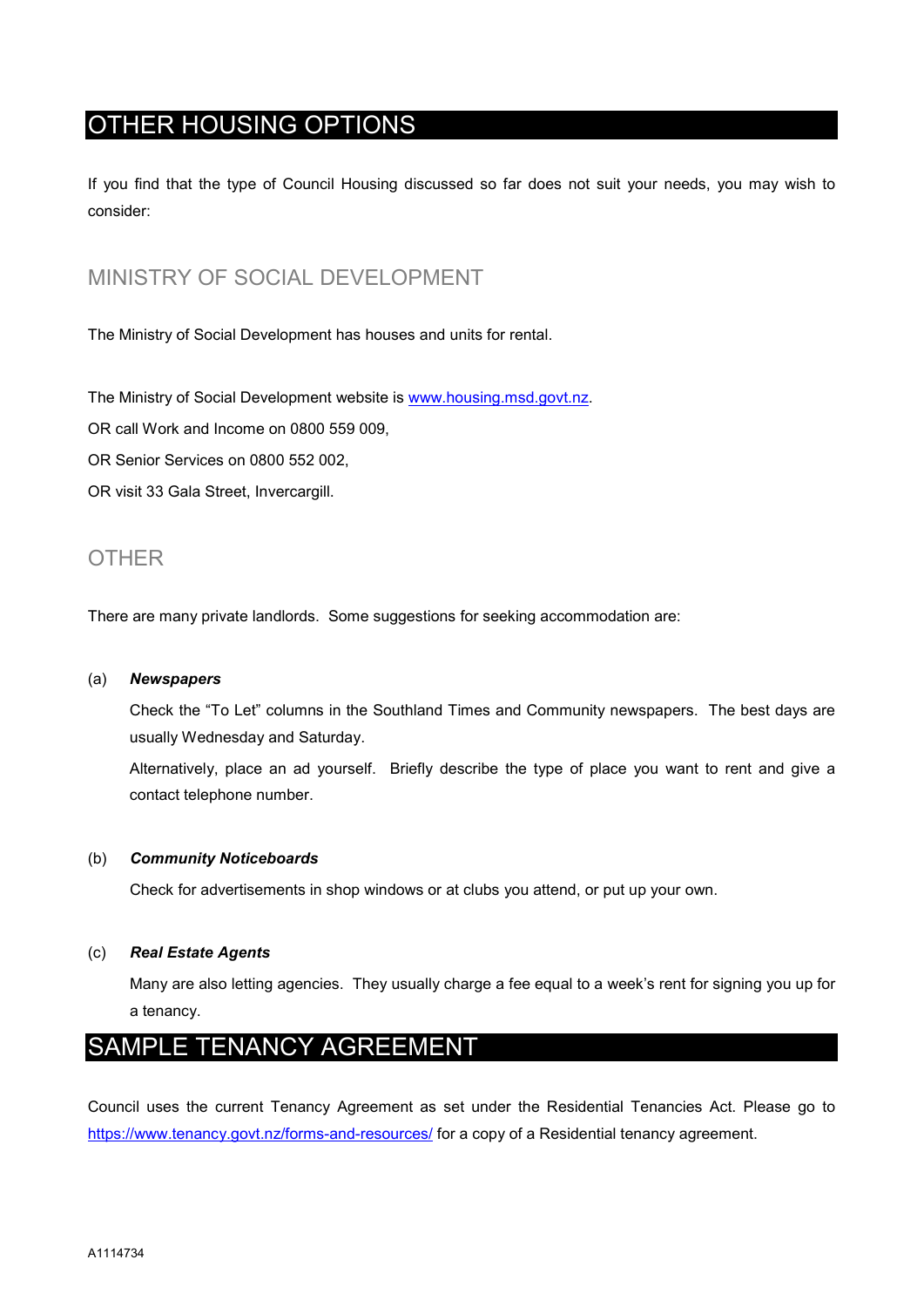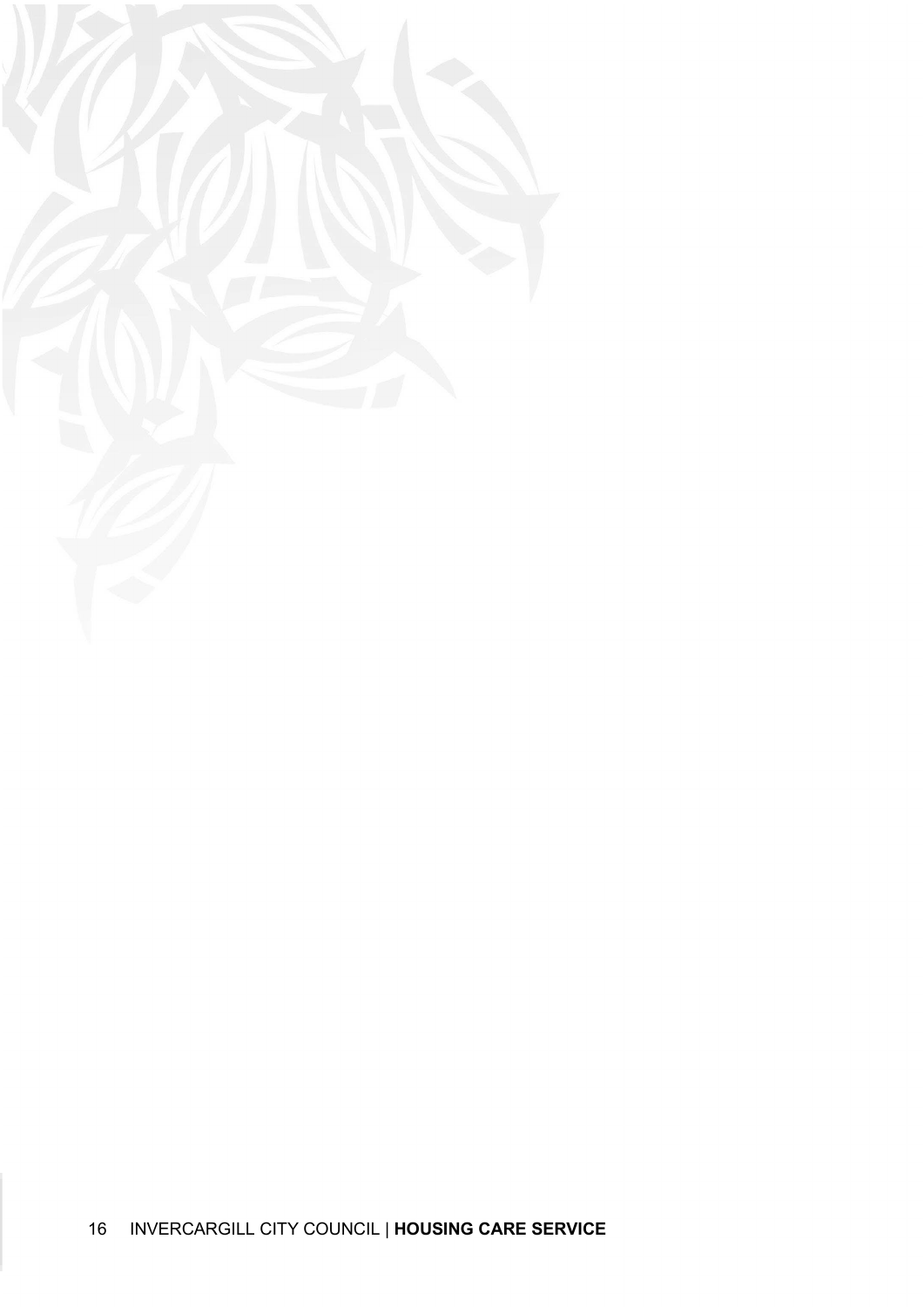# **Checklist**

| Before making an appointment with the Housing Officer to discuss your application,<br>please ensure:                                                                        |  |
|-----------------------------------------------------------------------------------------------------------------------------------------------------------------------------|--|
| 1. You have completed the Application for Housing Form                                                                                                                      |  |
| 2. You have two character references                                                                                                                                        |  |
| 3. You have accurately recorded your assets and earnings. This includes any<br>investments and interest earned from investments.                                            |  |
| 4. If you have health or disability issues you wish to have taken into account, do you<br>have a support letter from a Health Professional or Social Services Professional? |  |
| 5. If you have all of the above, you are now ready to phone 03 2111777 and make an<br>appointment to see the Housing Officer.                                               |  |
| Enter appointment details below:                                                                                                                                            |  |
| Date:                                                                                                                                                                       |  |
|                                                                                                                                                                             |  |
|                                                                                                                                                                             |  |
|                                                                                                                                                                             |  |
|                                                                                                                                                                             |  |

**Please note: The Housing Application is a Declaration and it is illegal to omit, or provide false, information.**